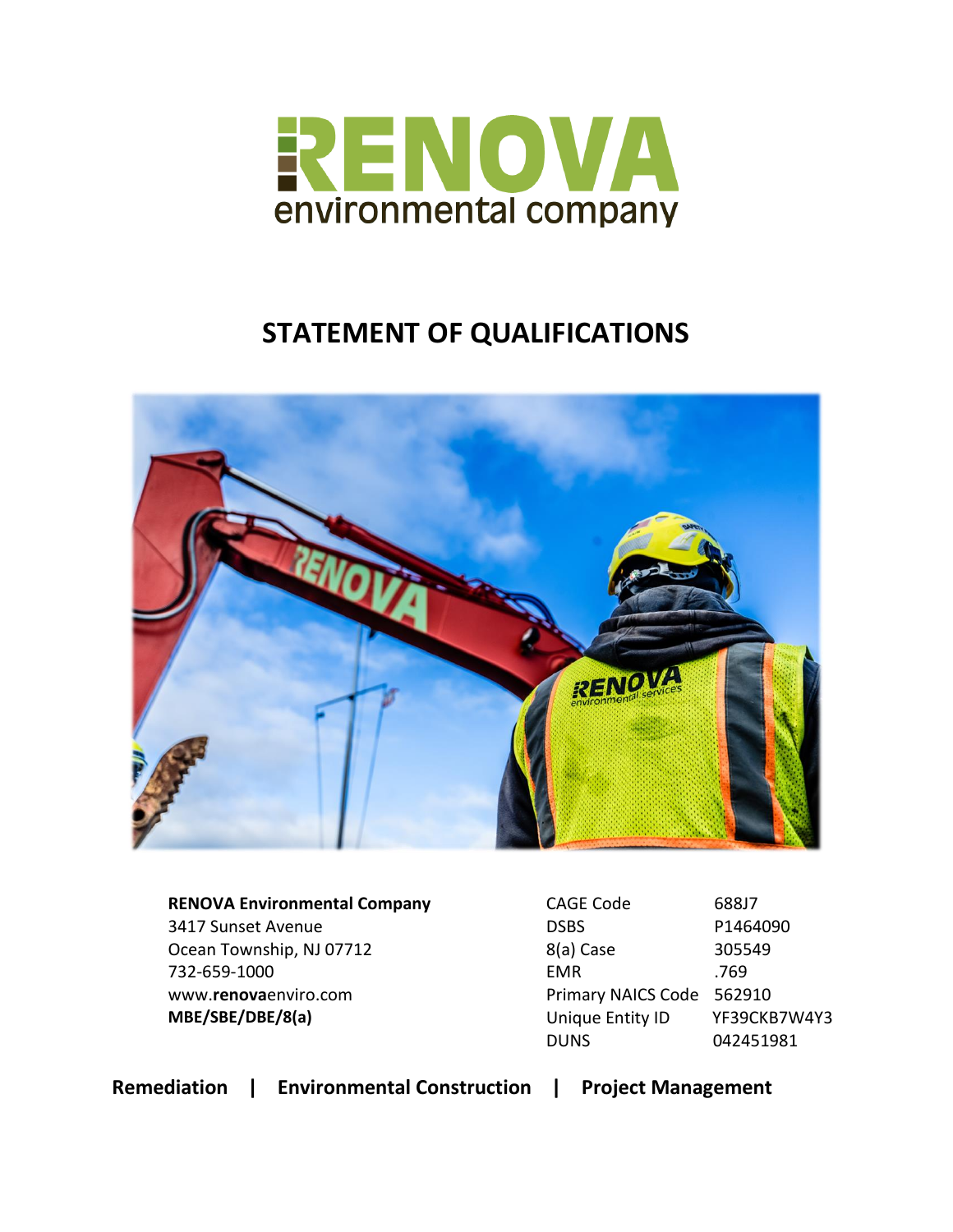# **Table of Contents**

| 1.0          |  |
|--------------|--|
| 1.1          |  |
| 2.0          |  |
| 2.1          |  |
| 2.2          |  |
| 2.3          |  |
| 3.0          |  |
| 3.1          |  |
| Appendix I   |  |
| Appendix II  |  |
| Appendix III |  |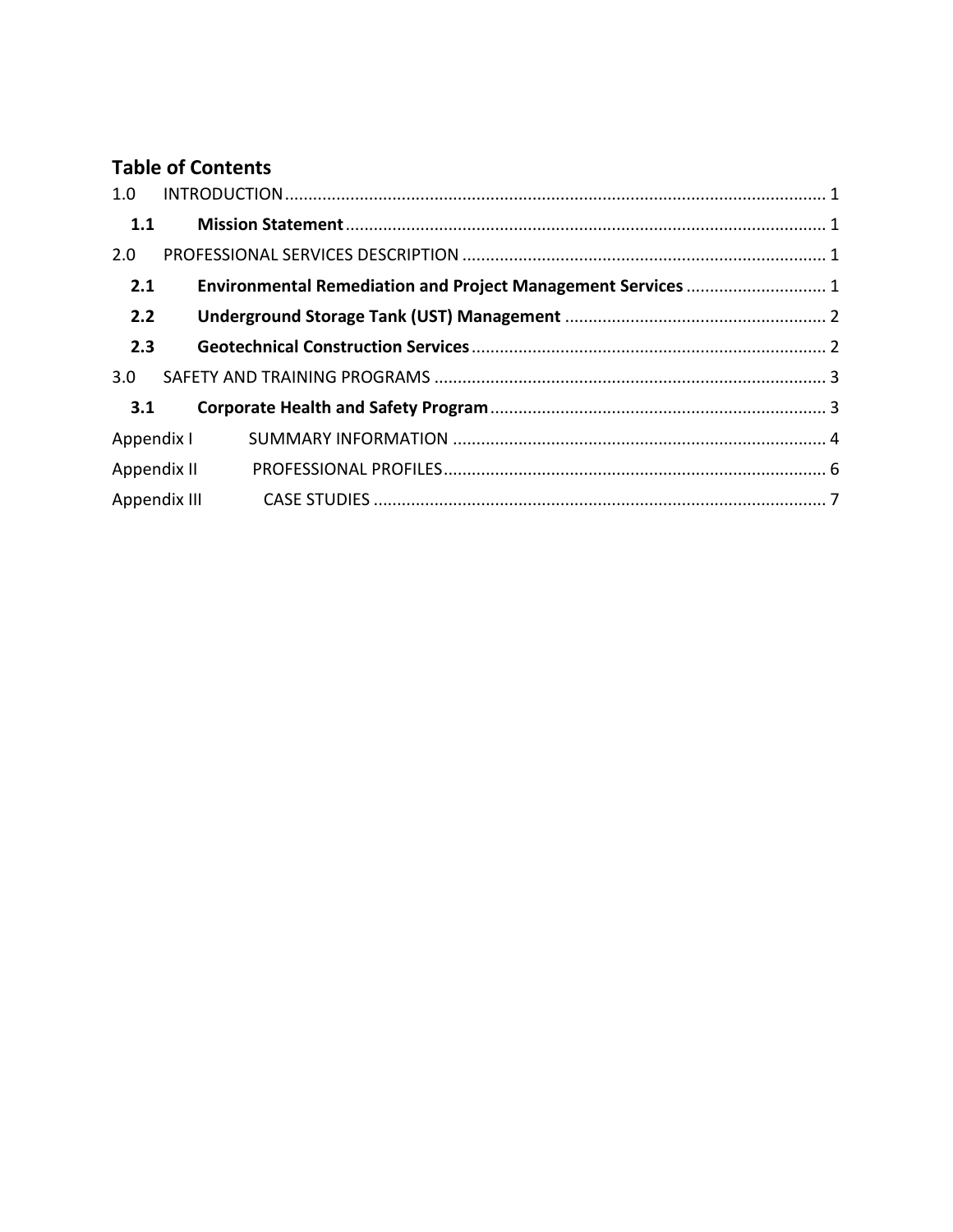

# <span id="page-2-0"></span>**1.0 INTRODUCTION**

RENOVA is an 8(a) small business with core competencies as a self-performing environmental remediation, construction, and project management firm serving our clients since 2006. We employ an experienced team of heavy equipment and CDL operators, project managers, environmental scientists and engineers. We differentiate ourselves by being equally strong at field construction as supporting our clients with project management and submittals. We welcome projects ranging from underground storage tank management to large-scale remediation implementations incorporating geotechnical construction. We have a proven track record of delivering projects safely, efficiently, and with quality workmanship. Serving government and private clients, let RENOVA handle all your environmental construction needs – licensed, bonded and insured for peace of mind.

#### <span id="page-2-1"></span>**Mission Statement**

*Our mission is to safely provide cost-effective environmental contracting and project management services through process-driven systems to protect human health and the environment, and to support our clients by maximizing the overall value of their project.*

# <span id="page-2-2"></span>**2.0 PROFESSIONAL SERVICES DESCRIPTION**

RENOVA offers a wide variety of cost-effective and responsive contracting services to commercial and federal clients. We are proficient at working for federal agencies, environmental consulting and engineering firms, insurance companies, environmental attorneys, general contractors, and private developers.

RENOVA's experienced, in-house crews consist of OSHA-30 construction supervisors and OSHA-40 HAZWOPER-trained equipment operators, CDL drivers, and field technicians.

RENOVA is proud to consider itself an expert in offering the following services:

## <span id="page-2-3"></span>**2.1 Environmental Remediation and Project Management Services**

RENOVA offers turnkey environmental contracting and project management services. We selfperform on our work, which results in services being performed more efficiently, cost effectively, and most importantly – safely.

RENOVA provides custom solutions for the remediation of contaminated media from hazardous and non-hazardous sources. Each project presents a unique set of circumstances which RENOVA uses to implement a remediation plan that's both effective and cost-efficient. We provide services to our clients that go beyond what is stated in the scope of work; we understand their objectives and work with them to facilitate their achievement. We are also committed to staying on the cutting edge of industry techniques to get the job done right.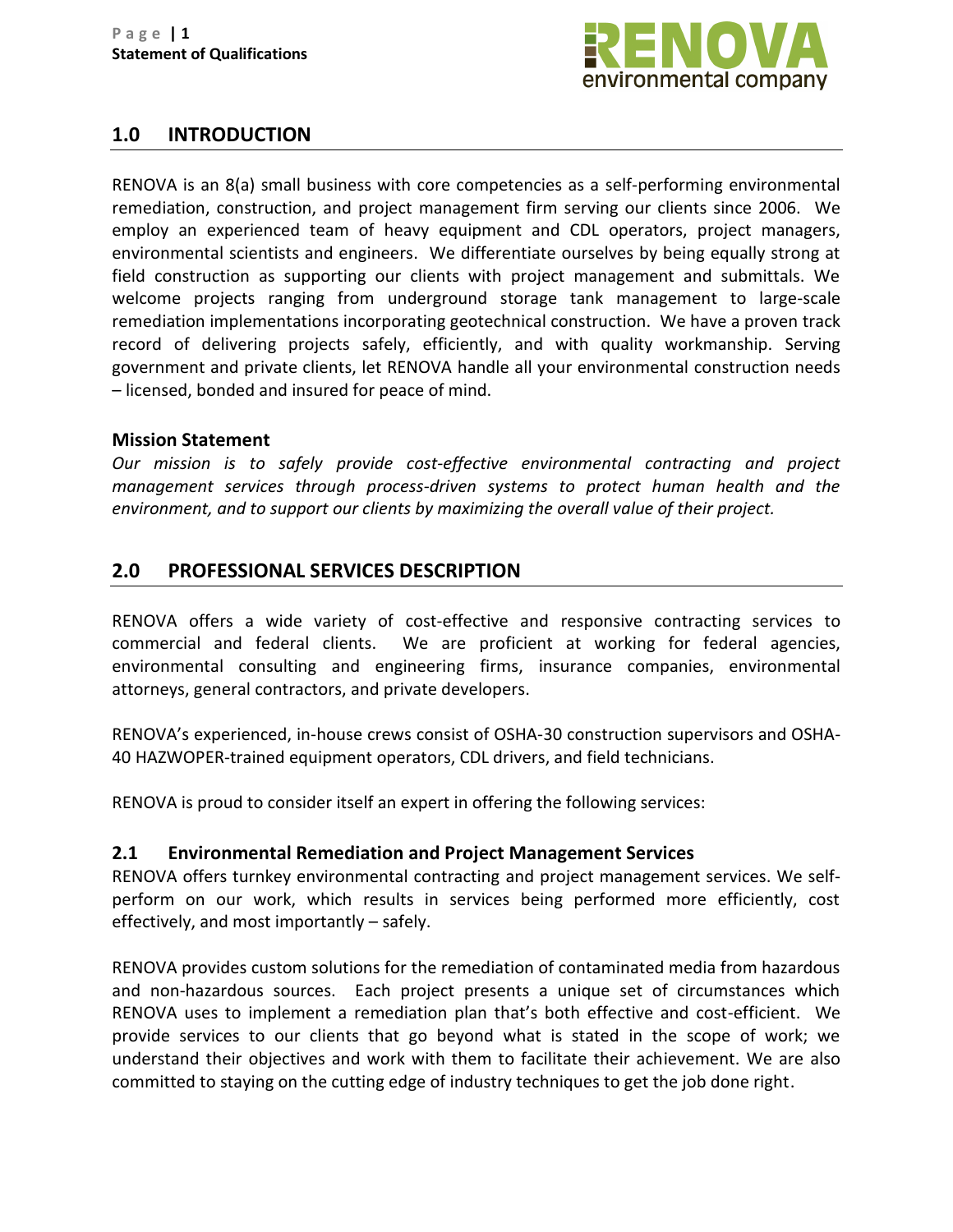

Services Include:

- Soil Excavation
- In-Situ Soil Solidification and Stabilization (ISS)
- Underground Storage Tank (UST) Management
- Landfill Capping
- Geotechnical Construction
- Transportation and Disposal
- Dewatering and Groundwater Pump and Treat
- Operation and Maintenance (O&M) of Remediation Systems
- Shoreline Stabilization and Coastal Resiliency Projects
- Natural and Nature-Based Features (NNBFs)

# <span id="page-3-0"></span>**2.2 Underground Storage Tank (UST) Management**

RENOVA is an expert at closure. Our services and experience include working with a wide array of tank sizes, volumes, and contents, both regulated and unregulated. Our expertise includes tank decommissioning or abandonment-in-place, and remediation of contaminated media.

## <span id="page-3-1"></span>**2.3 Geotechnical Construction Services**

RENOVA provides structural support and geotechnical construction services for federal and commercial clients. We are certified and experienced in implementing effective structural support systems for environmental and general construction applications. We work with licensed professional engineers to implement systems which offer the safest protection required.

Pile expertise includes helical piles, drilled mini piles, sheet piles, and H-Piles with the following applications:

- Shore of excavation;
- Sliderail and trenchbox system installation/operation;
- Environmental walkways;
- Foundation underpinning;
- Ground-based solar panel foundations;
- Slope stabilization and retaining walls; and
- Various other deep foundation applications.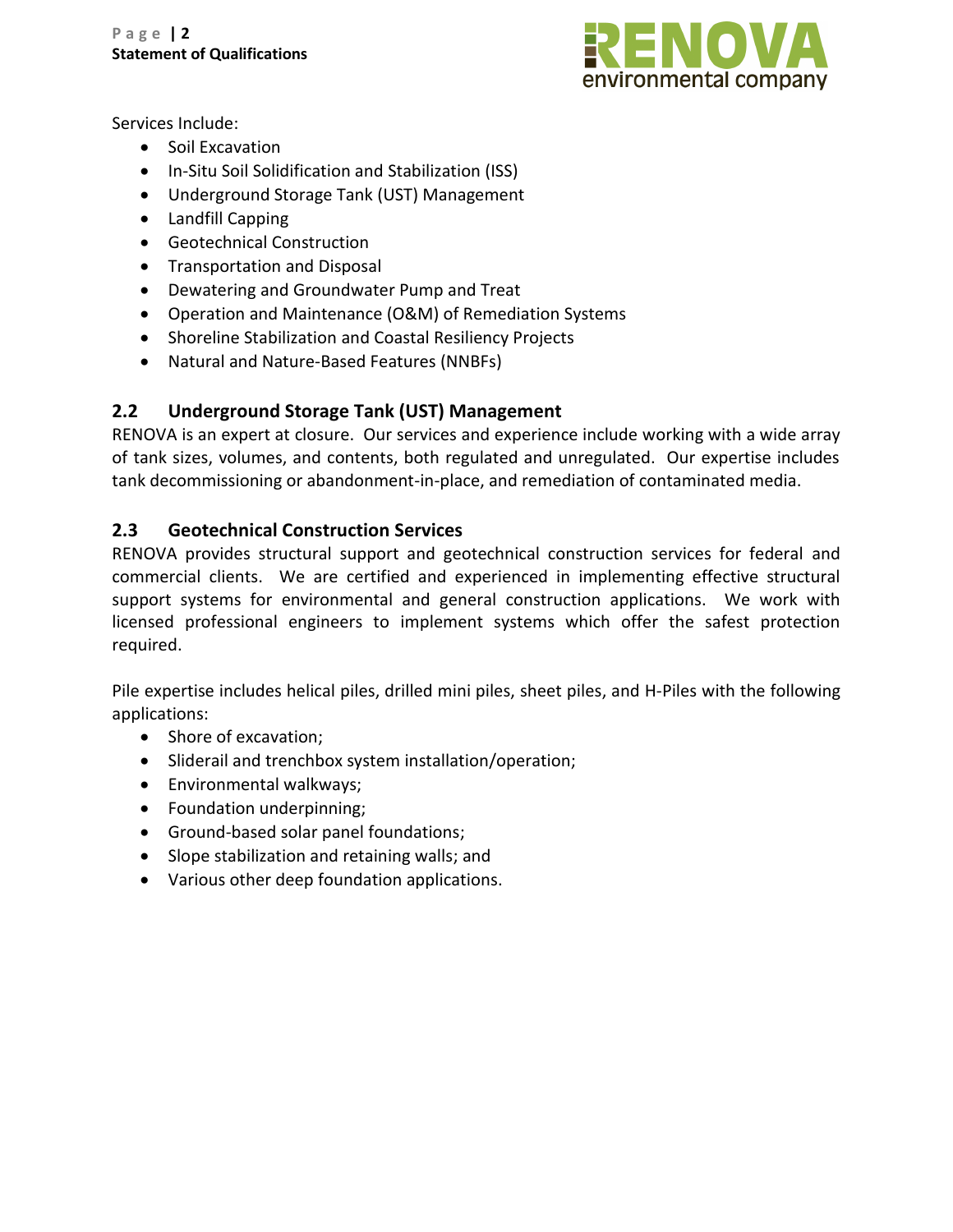

# <span id="page-4-0"></span>**3.0 SAFETY AND TRAINING PROGRAMS**

## <span id="page-4-1"></span>**3.1 Corporate Health and Safety Program**

RENOVA's top priority is always the safety of our team members and of others who may encounter our project sites. Our entire organization embraces a culture of safety to ensure everyone's health and to ensure compliance with regulatory requirements. All team members are trained in the latest OSHA safety and construction standards and participate in periodic retraining and certification programs. Toolbox Talks are given daily with all field personnel. Independent, 3rd party safety audits, in addition to unannounced management-led safety visits, provide a fresh set of eyes and ideas to make sure RENOVA's Health and Safety Program is effective.

Certification and Training Programs include:

- OSHA 40 Hour Hazardous Waste Operations and Emergency Response (HazWoper) Training
- OSHA 30 Hour Construction Safety and Health **Training**
- OSHA Confined Space Entry Training
- Fall Protection
- US EPA Hazardous/Toxic Waste Management Training
- US DOT Hazardous Materials Transportation **Certification**
- First Aid/ CPR Certification
- Commercial Driver's License Class A and Hazardous Materials Endorsements



Safety Program highlights:

- Daily tailgate safety meetings conducted and documented by field crews.
- Weekly unannounced safety audits of job sites by upper-level managers of Renova. These provide invaluable, real-time feedback on our ever-evolving safety program.
- Quarterly, mandatory company-wide safety training events on topics and events specific to the work we perform, conducted by seasoned safety professionals.
- Proactive upgrade from hard hats to helmets, portrayed above, which greatly exceed standard industry practice and OSHA requirements. Helmets are equipped with an integrated chin strap, full-face shield, and earmuffs.
- Proactive upgrade from standard safety glasses to spoggles, for greater eye protection.
- Proactive upgrade of all work gloves to Cut Level 4 protection, which are mandatory onsite.
- To facilitate effective communication, particularly around heavy machinery, two-way radios are mandated on all job sites.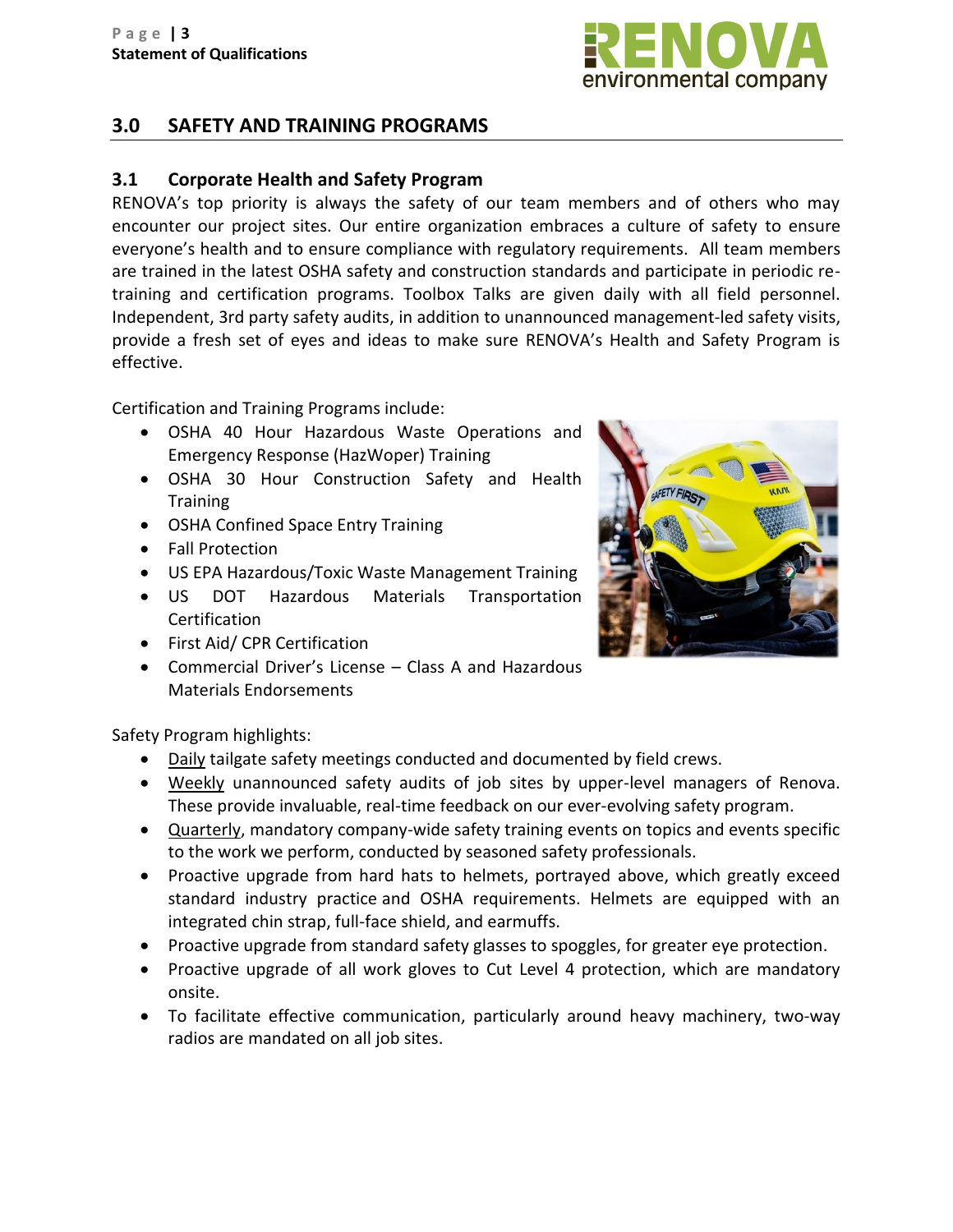

# <span id="page-5-0"></span>**Appendix I SUMMARY INFORMATION**

#### **A. Summary Information**

- Primary NAICS Code: 562910 (Remediation Services)
- Unique Entity ID: YF39CKB7W4Y3
- CAGE Code: 688J7
- DUNS #: 042451981
- DSBS #: P1464090
- 8(a) Case #: 305549
- Bonding Capacity: 7.5M individual / 15M aggregate
- EMR: .769 (through 06 DEC 2022)
- GSA Contract Holder: 47QRAA20D005N
- DBE Certified

## **B. Certifications and Licenses**

- NJ Business Registration Certification #: 128874
- NJ Home Improvement License #: 13VH11625600
- NJ Public Works Contractor Certification #: 687204
- NJDEP UST Certification #: US331315
	- o *for Closure, Subsurface Evaluation, and Tank Testing*
- NJ SBE Certification #: A0162-39
- NJ MBE Certification #: 65428-20
- NYC MBE Certification #: MWCERT2017-1054
- NY & NJ Port Authority MBE Certification
- City of Newark Business License: 2019-080294
- Hazardous Materials Certification #: 120319550009BC
- NJDEP A-901 License Holder

## **C. Insurance Information**

- Commercial General Liability/Professional Liability/Contractors Pollution Liability
	- o Carrier: Aspen Specialty Insurance Company
	- o Coverage: \$1MM Each Occurrence / \$2MM General Aggregate
- Umbrella Liability/Excess Liability
	- o Carrier: Aspen Specialty Insurance Company
	- o Coverage: \$10MM Each Occurrence / \$10MM General Aggregate
- Commercial Automobile Insurance
	- o Carrier: New Jersey Manufacturers Insurance Company
	- o Coverage: \$1MM Combined Single Limit (CSL) Each Accident Liability
- Workers Compensation
	- o Carrier: New Jersey Manufacturers Insurance Company
	- o Coverage: \$1MM Each Accident / \$1MM Policy Limit (per statutory limits)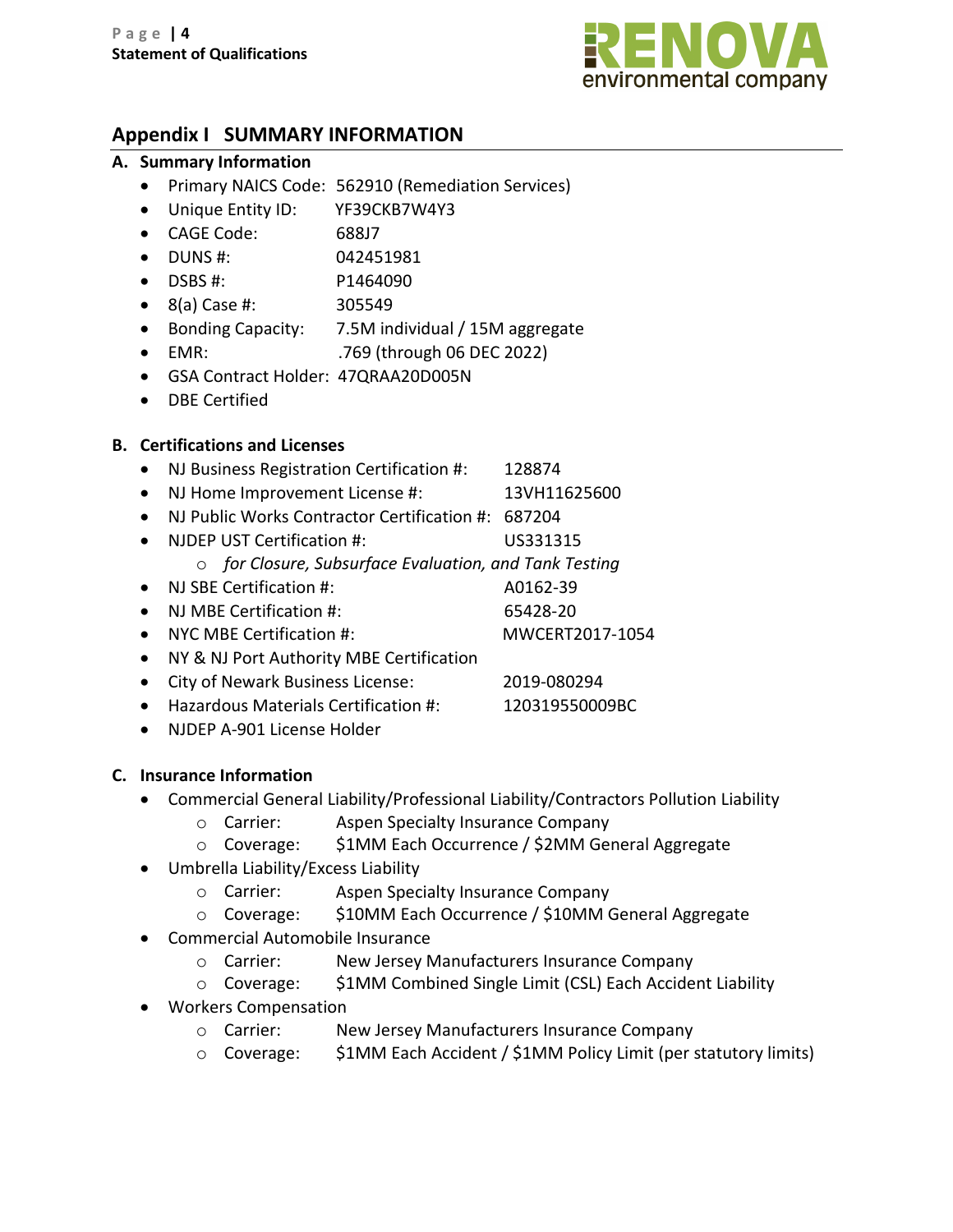

## **D. Affiliations and Memberships**

- Society of American Military Engineers (SAME)
- Brownfield Coalition of the Northeast (BCONE)
- Licensed Site Remediation Professional Association (LSRPA)
- Commerce and Industry Association of New Jersey Environmental Business Council (CIANJ EBC)
- New Jersey Land Improvement Contractors Association (NJLICA)
- New Jersey Corporate Wetlands Restoration Partnership (NJCWRP)
- <span id="page-6-0"></span>• Better Business Bureau (BBB)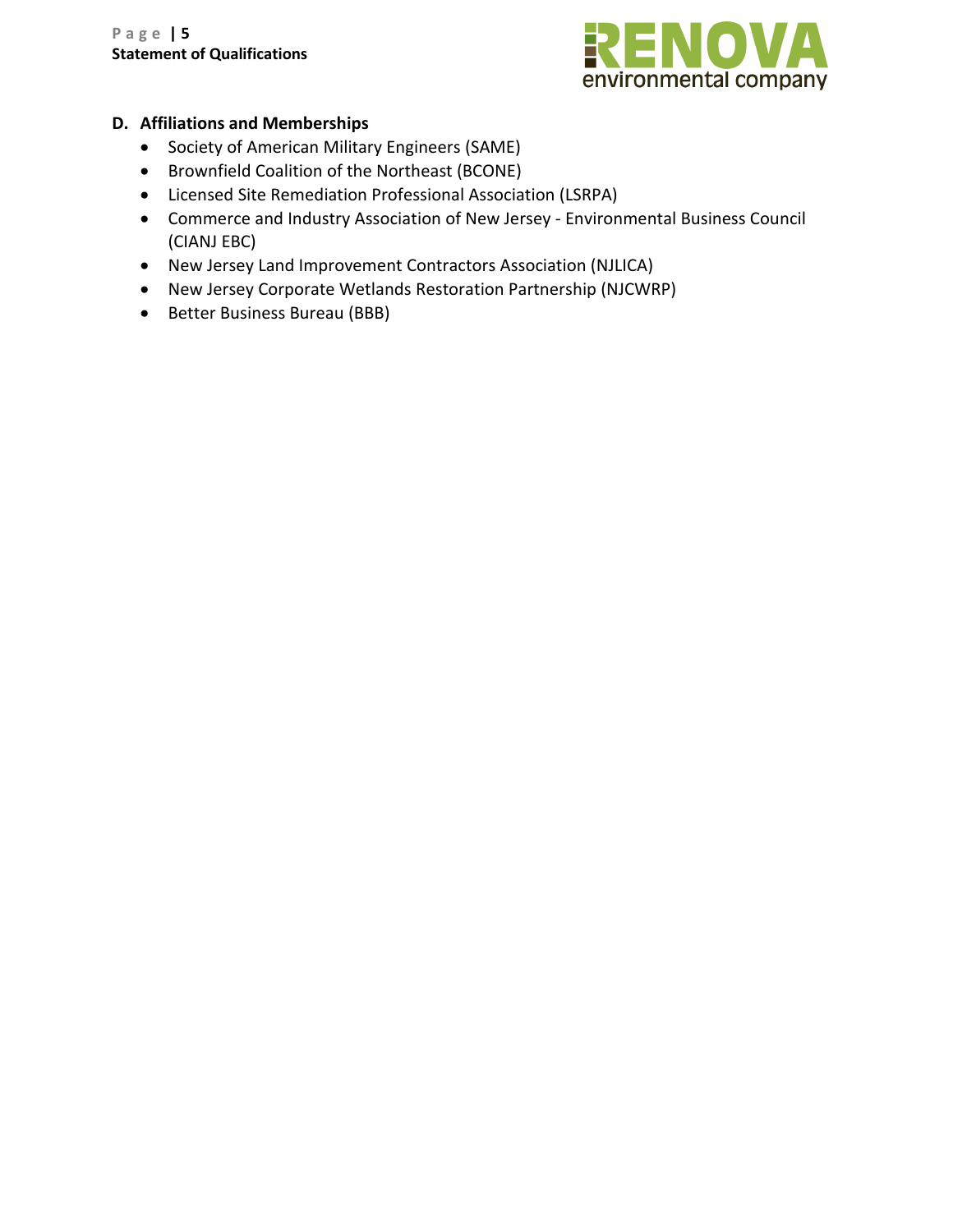

# **Appendix II PROFESSIONAL PROFILES**

#### **OUR TEAM**

RENOVA's in-house team consists of project managers, environmental scientists, and heavy equipment and CDL operators.

## **ORGANIZATIONAL CHART**